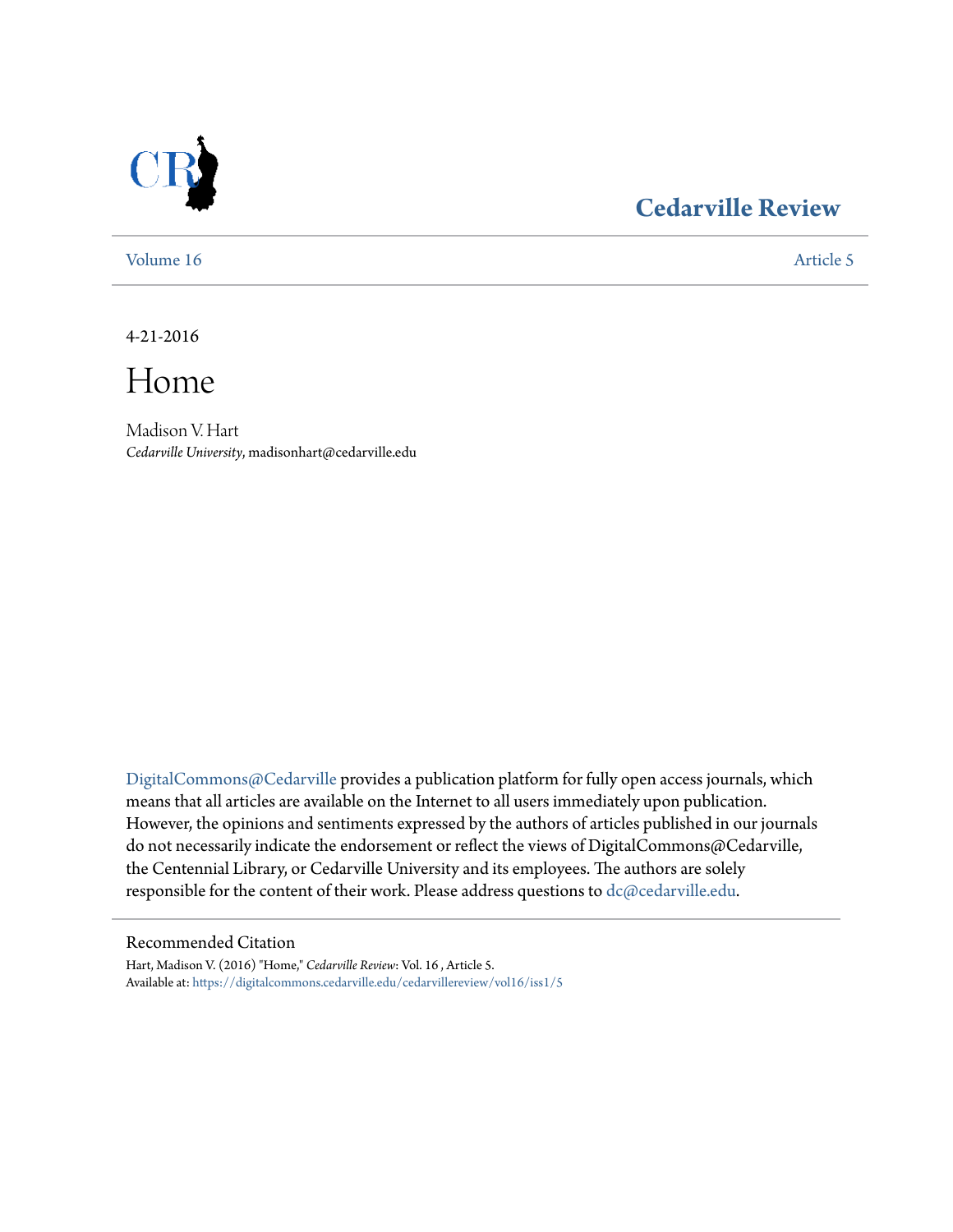# Home

Browse the contents of [this issue](https://digitalcommons.cedarville.edu/cedarvillereview/vol16/iss1) of *Cedarville Review*.

### **Creative Commons License**  $\bigcirc$   $\circ$

This work is licensed under a [Creative Commons Attribution-Noncommercial-No Derivative Works 4.0](http://creativecommons.org/licenses/by-nc-nd/4.0/) [License.](http://creativecommons.org/licenses/by-nc-nd/4.0/)

#### **About the Contributor (Optional)**

Madison Victoria Hart is in her fourth year studying Theatre Performance at Cedarville University. She aspires to bring vitality to the stage, hope to fellow humans, and worship to Yahweh.

Follow this and additional works at: [https://digitalcommons.cedarville.edu/cedarvillereview](https://digitalcommons.cedarville.edu/cedarvillereview?utm_source=digitalcommons.cedarville.edu%2Fcedarvillereview%2Fvol16%2Fiss1%2F5&utm_medium=PDF&utm_campaign=PDFCoverPages)



This poetry is available in Cedarville Review: [https://digitalcommons.cedarville.edu/cedarvillereview/vol16/iss1/5](https://digitalcommons.cedarville.edu/cedarvillereview/vol16/iss1/5?utm_source=digitalcommons.cedarville.edu%2Fcedarvillereview%2Fvol16%2Fiss1%2F5&utm_medium=PDF&utm_campaign=PDFCoverPages)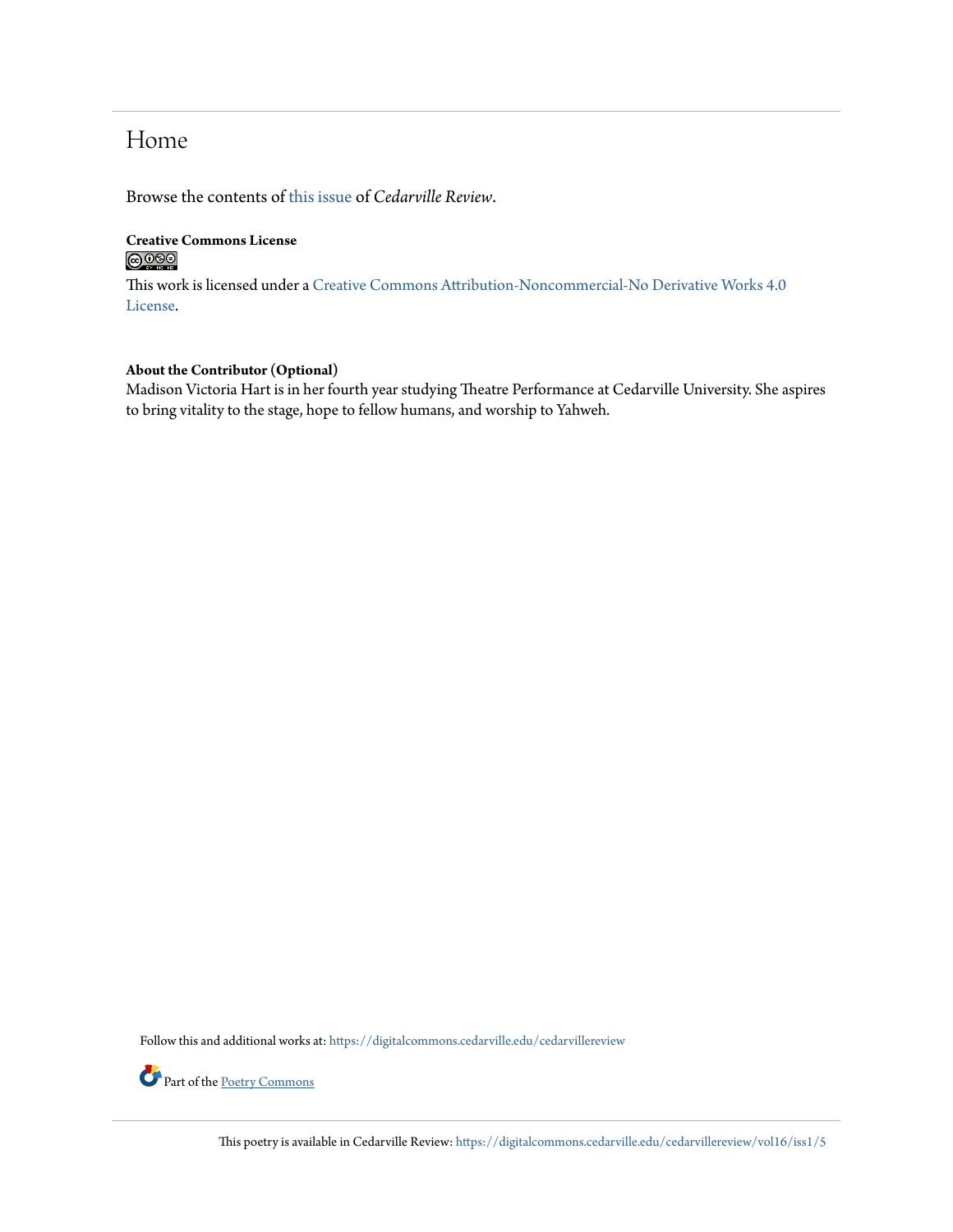# HOME

## *BY MADISON HART*

Home is not an eloquent language.

Doesn't speak in complete sentences

Or always refrain from

**CEDARVILLE** REVIEW (Home is far too real for that.)

14

interrupting.

Home speaks my life in stanzas like strands of Russian dolls.

Different faces and shapes and versions of myself stack between the walls, consonants and vowels filling the spaces where home first conversed with me.

Its alphabet finds architectural shape in wooden beams that my mom would have always loved to paint a different color, in new carpet that we bought after our dog died, in doorless frames that resist the tendency to close off between kitchen and dining room and living room because living life together means sharing it.

Home sounds like muffled conversation from the other side of my parents' bedroom door at night, like a verbal reminder to be safe as the screen door swings haphazardly closed behind us, like laughter reverberating through lips and souls as we catch snatches of why it's good to be alive, like cries finally freed after the strain of being tucked behind social smiles, of silences that we don't feel pressured at all to fill.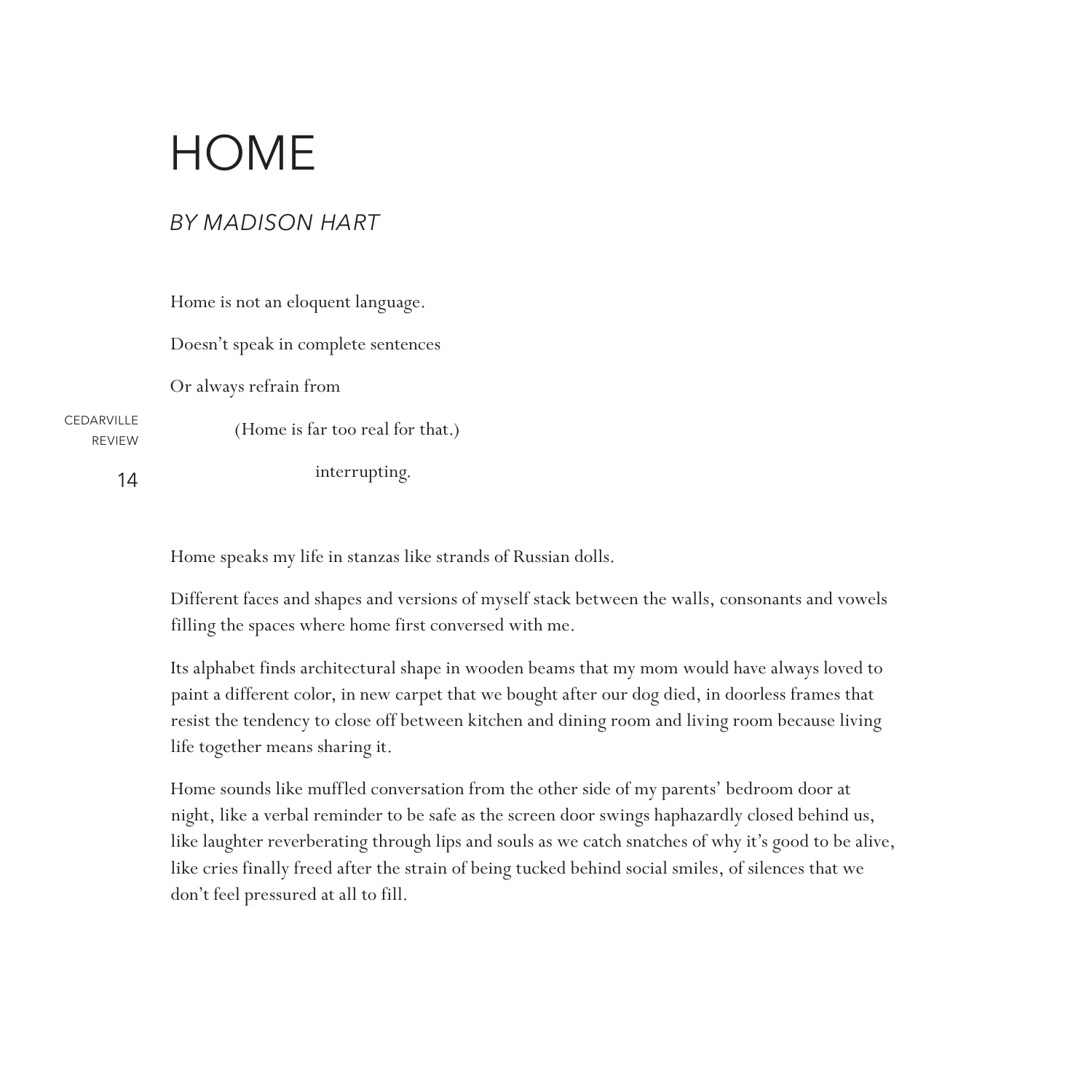Home punctuates in French doors, staircases, and picture frames; in ceiling fans, antique cabinets, and window panes.

Yet more clearly than home's structure of sound rings its resonance—what home says, the heart of what home communicates.

And that is safety. That is release.

That is faces first thing in the morning and words last encountered before falling sleep.

That is compassion. That is care.

That is the quiet of eternity unfolding and the subtlety of moments in between and unaware.

That is challenge. That is probing.

POETRY 15

That is the questions I don't want to be asked and the grace to wade through the risk of not knowing.

That is empathy. That is togetherness.

That is the relief of an embrace worn by memories and the life emboldened with the confidence

That no matter who rejects or disregards or diminishes me,

Here is a place of people who have seen the best and worst in me

And yet they remain.

In the pregnant void of sentences unsaid, I sense the sound of their steadiness.

The same love that birthed me sees the worth in me—and helps me see it when I can't.